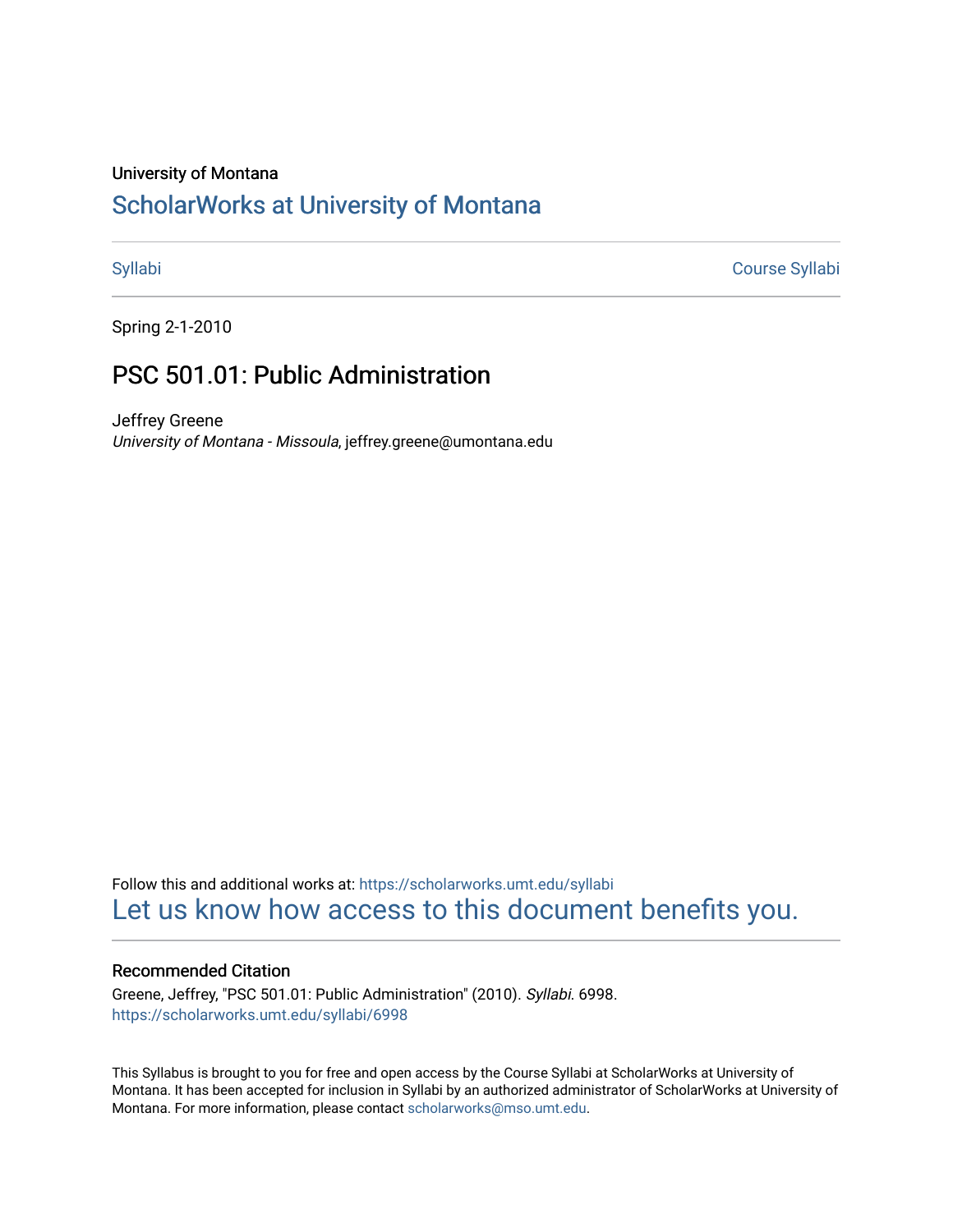# **PSCI 501 Public Administration Syllabus**

Master of Public Administration Program Online Class

**Spring 2010** / Wednesdays Online

**Professor:** Jeffrey Greene / **Telephone:** 243-6181

**E-mail:** jeffrey.greene@umontana.edu

# **Office:** LA 356 **/ Office Hours:** T/R, 3 - 4 p.m.

*This syllabus has been adjusted to use the 8/e and 9/e of the Stillman text.*

**Click here to log onto Blackboard**

# **COURSE DESCRIPTION & OBJECTIVES**

This course is designed to allow students to develop an understanding of public administration as a field of academic study and an area of professional practice. This course is considered to be the "foundations class" for the MPA program. Specifically, it focuses on the evolution of public administration as an academic discipline and a profession in the real world, the context in which public administration takes place, the meaning of public service in a democratic society, and the importance of personal and professional ethics. The course will be conducted as a seminar. Students must be prepared to discuss reading assignments and participate in analysis of case studies.

The specific **competencies** developed in PSCI 501 are:

- 1) Knowledge of public administration as a field of study
- 2) Knowledge of the political and organization context of public administration
- 3) Knowledge of public administration as a profession
- 4) Written and oral communication

5) Awareness of public service values: personal ethics, professional ethics, citizen responsiveness, social responsibility

**Assessment of these competencies** will be based on evaluating contributions to class discussions, five article summaries, and two papers (described below).

# **REQUIRED TEXTS:** *There are 4 required books*

*Public Administration: Concepts and Cases. 8/e* or *9/e* by Richard Stillman This syllabus uses the 8/e and has been adjusted for both editions.

# *Public Administration in the New Century* by Jeffrey Greene

*Bureaucracy* by James Q. Wilson

*Classics of Public Administration (4/e, 5/e, or 6/e may be used; the syllabus uses the 6/e)* edited by Shafritz & Hyde. There are minimal differences between the editions and copies of the 4/e and 5/e will placed on reserve in the Mansfield Library. The UC Bookstore will have the 6/e.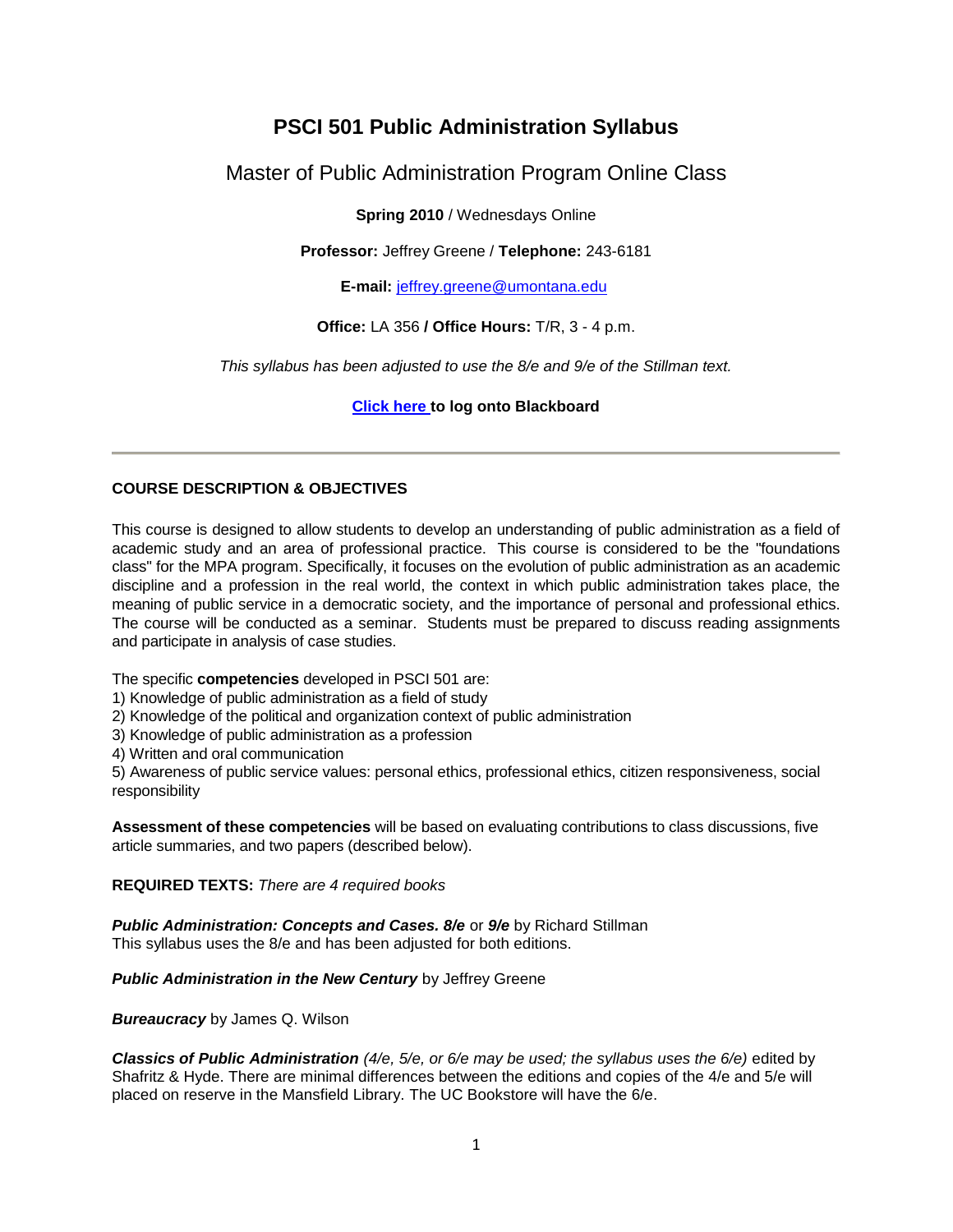# **COURSE REQUIREMENTS and STRUCTURE**

The requirements for the class includes reading James Q. Wilson's *Bureaucracy*, writing five *article summaries from Classics of Public Administration*, and writing two five-page papers (described below). The structure of the course is simple. Each week the class will focus on one major concept of public administration that will be illustrated in the readings and any assigned articles. The case study approach will be used to highlight the concepts. **STUDENTS ARE RESPONSIBLE FOR ALL ASSIGNED READINGS**. After completing the course, students should understand the major concepts of public administration included in this course.

# **Grade Weights**

| Paper 1 30%           | <b>Ethics Paper</b>                                                           |
|-----------------------|-------------------------------------------------------------------------------|
|                       |                                                                               |
| Article Summaries 20% | Summaries from Shafritz and Hyde reader, Classics of Public<br>Administration |
| Participation 20%     | Based on participation in class and on the article summaries                  |

# **New Grading System at UM**

Please note that the **University of Montana** now uses a *Plus/Minus grading system*. That is, you can receive an A, A-, B+, B, B- and so on. There is not an A+ in the grading system.

To accommodate the *Plus/Minus system* a new grading scale will be used. In **PSCI 501** grades will be assigned based on the following grading scale. This scale and system is more complex than the system used in the past but rewards **A**s only to those students whose performance in the class is "exceptional."

| Grade | <b>Point Scale</b> | <b>Point Range</b> | <u>GPA</u> |
|-------|--------------------|--------------------|------------|
| A     | 93-100             | 8 points           | 4.00       |
| A-    | 90-92              | 3 points           | 3.67       |
| B+    | 87-89              | 3 points           | 3.33       |
| B     | 83-86              | 4 points           | 3.00       |
| B-    | 80-82              | 3 points           | 2.67       |
| $C+$  | 77-79              | 3 points           | 2.33       |
| C     | 73-76              | 4 points           | 2.00       |
| $C -$ | 70-72              | 3 points           | 1.67       |
| D+    | 67-69              | 3 points           | 1.33       |
| D     | 63-66              | 4 points           | 1.00       |
| D-    | 60-62              | 3 points           | .067       |
| F     | 59 or lower        | N/A                | 0.00       |

# **Papers**

Write a five-page paper on the following assignments. The papers are due the last session.

Provide a statement of your personal code of ethics. Include at least 5 principles in your statement and give an explanation and justification for each of these principles derived from your reading of the pertinent literature, and the discussions in class. Also discuss whether you believe that a person's personal ethical code every clashes with organizational ethics and expectations. Some believe that two sets of standards exist -- one's personal ethics and organizational ethics. Others argue that the same set of ethical standards should apply and work in organizational settings. Thus, do you believe that there are two sets of ethical standards? Is it possible for the same set of ethics used in our personal lives to be applicable to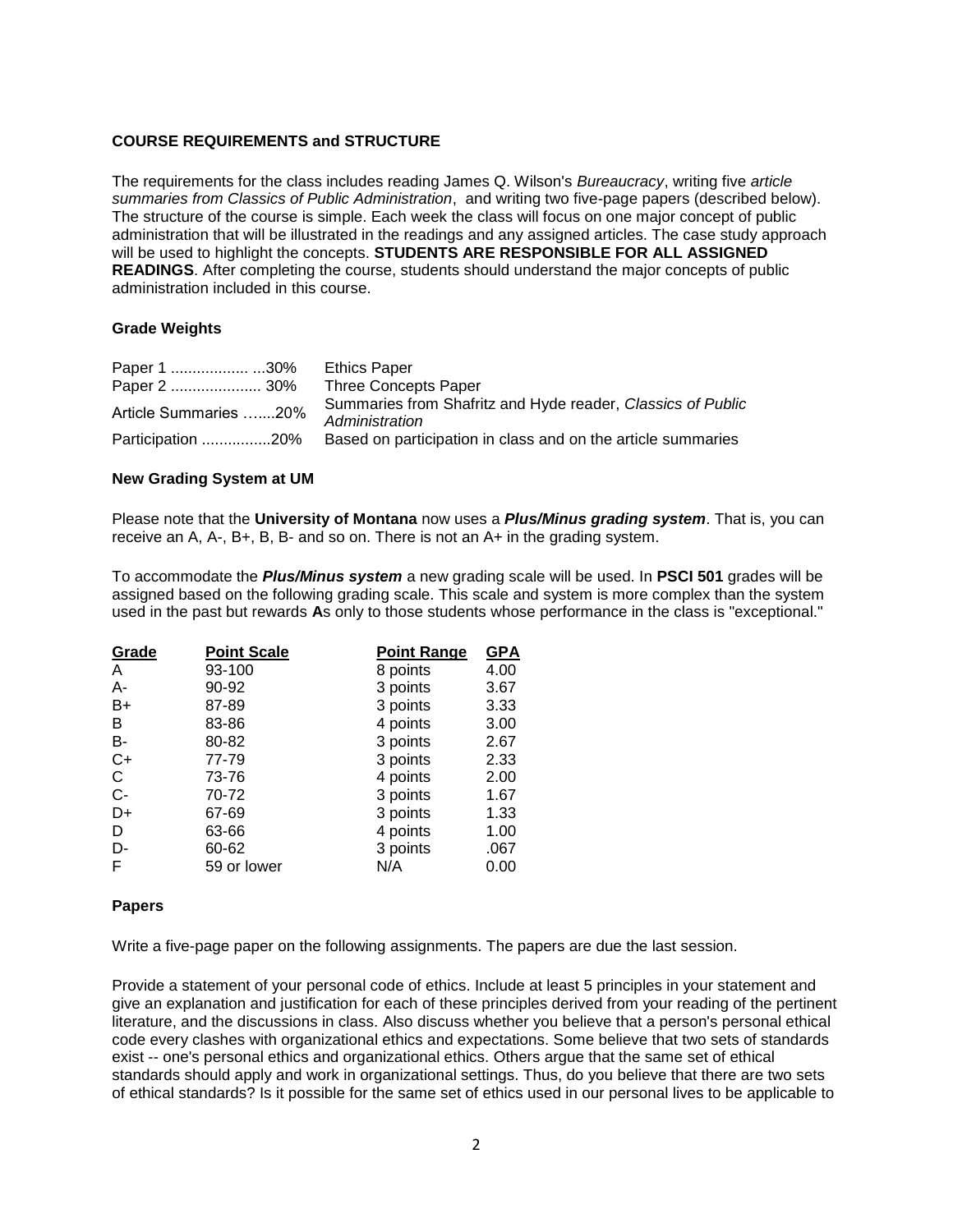organizations in which we work?

Select the three (3) concepts that you find most useful or interesting that were included in the course. Write a paper describing why you feel the concepts are so important.

### **Article Summary Guidelines**

The Shafritz and Hyde text contains a variety of articles. Articles will be assigned on the first night of class. The summaries constitute 20 percent of one's final grade. *You may select articles from the Shafritz and Hyde book or Governing Magazine.* 

There are some specific questions one should consider while reading the article and developing a summary.

- 1. What is the major subject and theme of the article?
- 2. What is the major question the author addresses?
- 3. What major points does the author make?
- 4. What does the author conclude? What suggestions are made?
- 5. What is the relevance of the article to theory or practice?

Click here for a sample **Article Summary**

#### **James Q. Wilson's book,** *Bureaucracy***.**

All students are required to read James Q. Wilson's, *Bureaucracy*. The book will be discussed later in the semester.

#### **Exam**

There is not a formal, written exam in this class.

# **READING ASSIGNMENTS AND CLASS OUTLINE**

**Session 1 The Search for the Scope and Purpose of Public Administration** (January 27; Due February 3)

**Stillman**: Chapter 1

"The Study of Administration" by Wilson \_\_\_\_\_\_\_\_\_\_\_

"The Study of Public Administration in the United States" by Stillman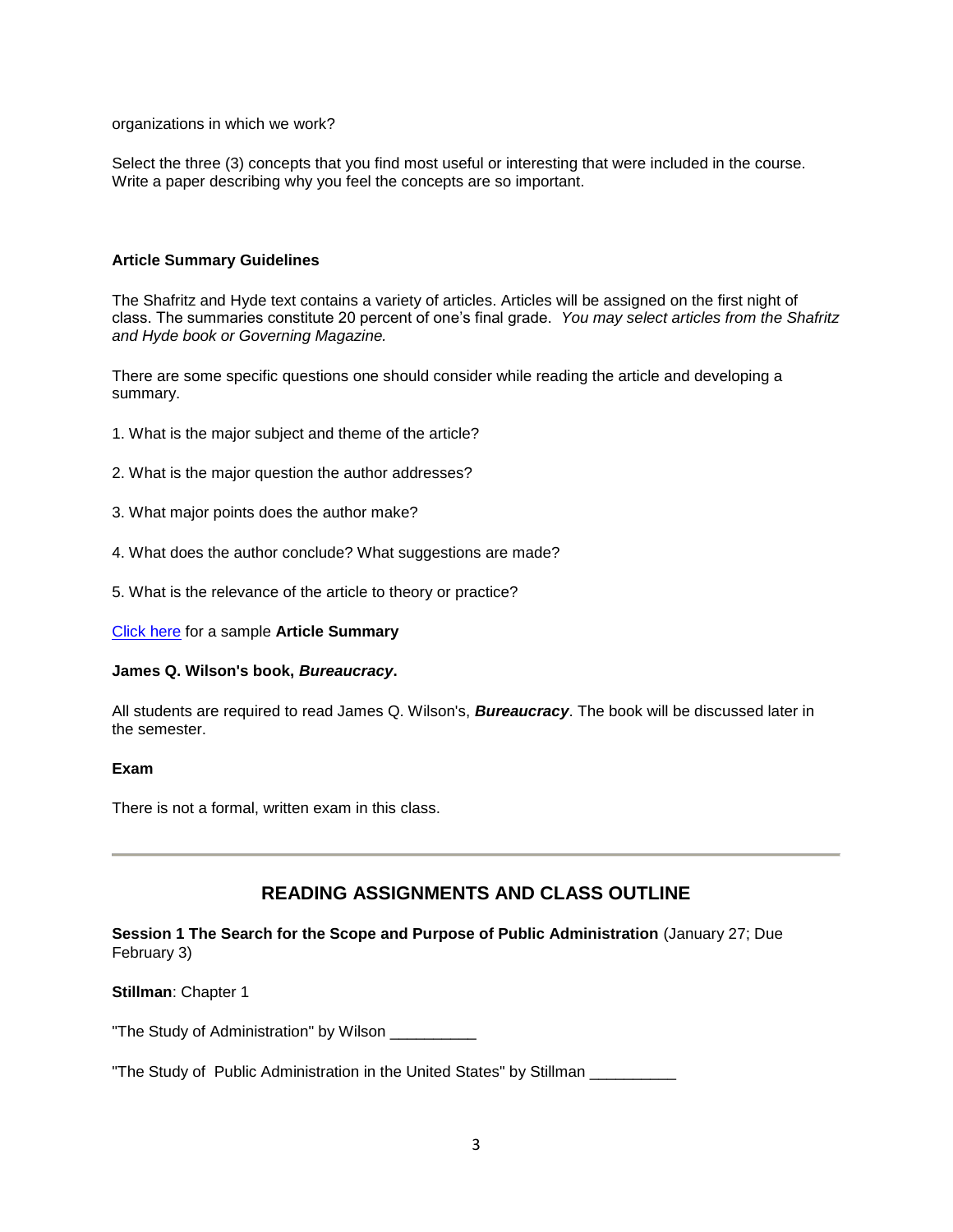Case Study: "The Blast in Centralia No. 5" by Martin

**Greene**: Chapters 1 and 2, Introduction to Public Administration and An Overview and History of the **Discipline** 

NOTE: The photo of Max Weber in the text in incorrect. Click here for a photo of Max Weber

#### **Shafritz and Hyde**:

"Public Administration and the Separation of Powers" by Rosenbloom \_\_\_\_\_\_\_\_\_\_

"Introduction to the Study of Public Administration," by White \_\_\_\_\_\_\_\_\_\_\_

"Notes of a Theory of Organization," by Gulick

"The Proverbs of Administration," by Simon \_\_\_\_\_\_\_\_\_\_\_\_\_\_

# **PART ONE: The Pattern of Public Administration in America: Its Environment, Structure, and People**

#### **Session 2 The Formal Structure: The Concept of Bureaucracy** (February 3; due February 10)

**Stillman**: Chapter 2

"Bureaucracy" by Weber \_\_\_\_\_\_\_\_\_

Case Study: "How Kristin Died" by Lardner

**Greene**: Chapter 3, The Bureaucracy

#### **Shafritz and Hyde**:

"Street-Level Bureaucracy: The Critical Role of Street-Level Bureaucrats" by Lipsky \_\_\_\_\_\_\_\_\_\_

"The Life Cycle of Bureaus" by Downs \_\_\_\_\_\_\_\_\_\_\_

"Organizations of the Future" by Bennis

"Bureaucratic Structure and Personality," by Merton \_\_\_\_\_\_\_\_\_\_\_

"The Administrative State," by Waldo \_\_\_\_\_\_\_\_\_\_\_\_\_\_

**Session 3 The General Environment: The Concept of Ecology** (February 10; due February 17)

**Stillman:** Chapter 3

"The Ecology of Public Administration" by Gaus \_\_\_\_\_\_\_\_\_\_

Case Study: "Dr. Helene Gayle and the AIDS Epidemic," by Riccucci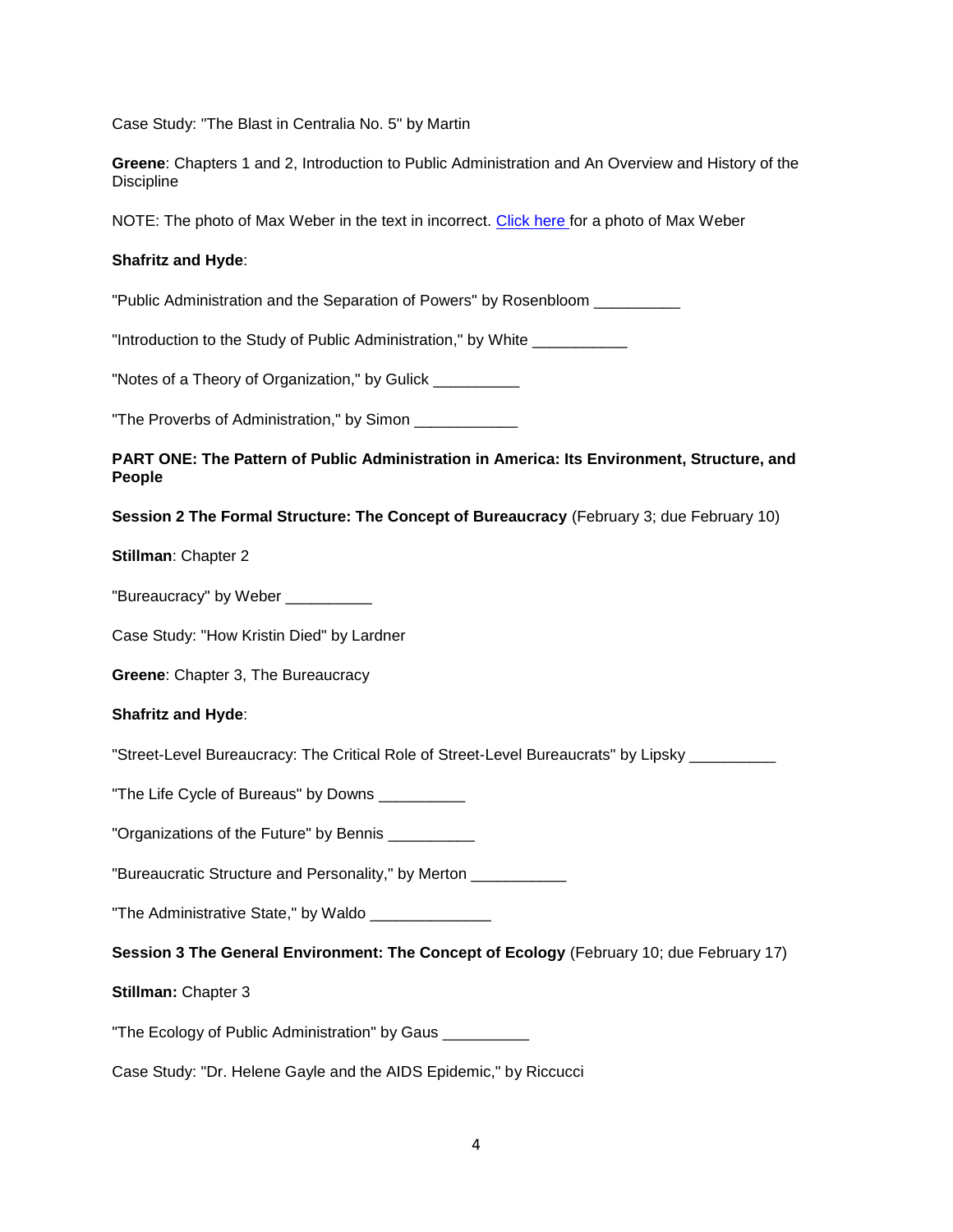Case Study 9/e: "William Robertson: Exemplar of Politics and Public Management Rightly Understood" by Terry L. Cooper and Thomas A. Bryer

### **Shafritz and Hyde**:

"Government is Different" by Appleby \_\_\_\_\_\_\_\_\_\_\_ "Scientific Management" by Taylor \_\_\_\_\_\_\_\_\_\_ "The Giving of Orders," by Follett \_\_\_\_\_\_\_\_\_\_\_\_\_\_ "Politics and Administration," by Goodnow \_\_\_\_\_\_\_\_\_\_\_\_\_ **The Political Environment: The Concept of Administrative Power Stillman**: Chapter 4 "Power and Administration" by Long \_\_\_\_\_\_\_\_\_ Case Study: "The Columbia Accident" by Casamayou **Shafritz and Hyde**: "Democracy and the Public Service" by Mosher "The End of Liberalism: The Indictment" by Lowi \_\_\_\_\_\_\_\_\_\_\_ "Administration Decentralization and Political Power," by Kaufman **Session 4 Intergovernmental Relations: The Concept of IGR as Interdependence, Complexity, and Bargaining** (February 17; due February 24) **Stillman**: Chapter 5 "American Intergovernmental Relations: An Overview" by O'Toole \_\_\_\_\_\_\_\_\_\_\_\_\_\_\_\_\_ "From Cooperative to Opportunistic Federalism" by Conlan \_\_\_\_\_\_\_\_\_\_ (9/e) Case Study: "Wichita Confronts Contamination" by Rosegrant **Shafritz and Hyde**: "The American System," by Grodzins \_\_\_\_\_\_\_\_\_\_\_\_\_

"Federalism, Intergovernmental Relations, and Intergovernmental Management....," Wright

# **Article about New Orleans**

\_\_\_\_\_\_\_\_\_\_\_\_

Many point to Hurricane Katrina, New Orleans, and the Gulf Coast as a perfect example of weaknesses and failures in federalism and intergovernmental relations. I enjoyed reading the following article about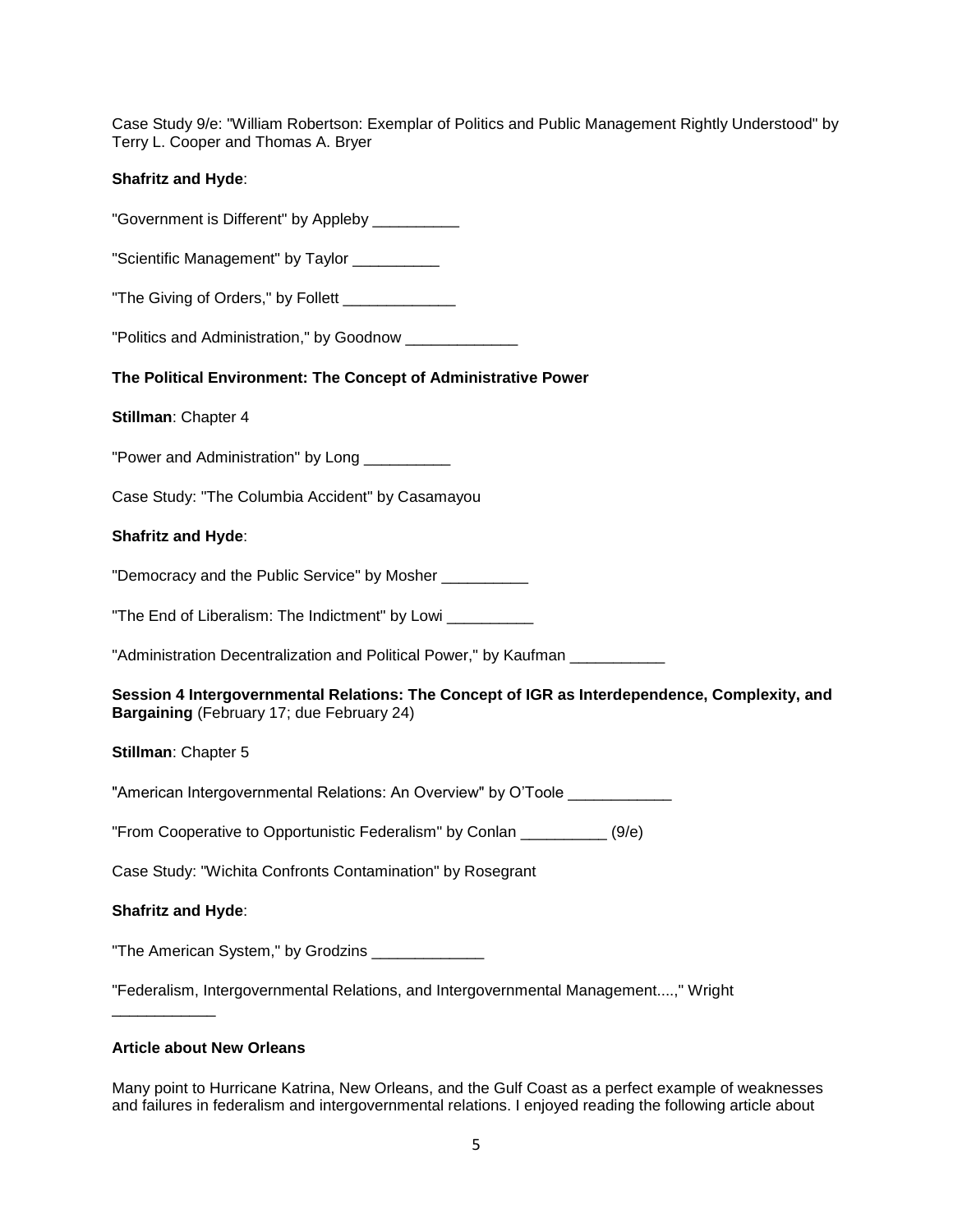New Orleans and Katrina. *A case study about Hurricane Katrina and New Orleans will likely appear in the next Stillman text. I would be surprised if it did not appear.* This article, from *City Journal*, is an interesting account of New Orleans. It is called "Who is killing New Orleans," by Nicole Gelinas. Click here for a copy of the article in Adobe Acrobat, or click this link to go directly to the article at *City Journal*. http://www.cityjournal.org/html/15\_4\_new\_orleans.html

# **Session 5 Internal Dynamics: The Concept of the Informal Group** (February 24; due March 3)

# **Stillman**: Chapter 6

"Hawthorne and the Western Electric Company" by Mayo \_\_\_\_\_\_\_\_\_\_

Case Study: "American Ground: Unbuilding the World Trade Center," by Langewieche

# **Shafritz and Hyde**:

"Informal Organizations and Their Relationship to the Formal Organization," by Bernard

# **Key Decision-Makers Inside Public Bureaucracy: The Concept of Competing Bureaucratic Subsystems**

# **Stillman**: Chapter 7

"Inside Public Bureaucracy" by Stillman \_\_\_\_\_\_\_\_\_\_

Case Study: "The Decision to Go to War with Iraq," by Pfiffner

**Greene:** Chapter 4, Organizational Theory and Behavior *(Note this chapter will be used several times)*

# **PART TWO: The Multiple Functions of Public Administrators: Their Major Activities, Responsibilities, and Roles.**

# **Session 6 Decision-Making: The Concept of Incremental Choice** (March 3; due March 10)

# **Stillman**: Chapter 8

"The Science of Muddling Through" by Lindblom \_\_\_\_\_\_\_\_\_\_

Case Study: "The MOVE Disaster" by Nagel

Case Study 9/e: How A City Slowly Drowned by Michael Grunwald and Susan B. Glasser

# **Executive Management: The Concept of Effective Public Organizations**

Stillman: Chapter 10

"Galloping Elephants: Developing Elements of a Theory of Effective Government Organization" by Rainey and Steinbauer

Case Study: "The Lessons from ValuJet 592" by Langewiesche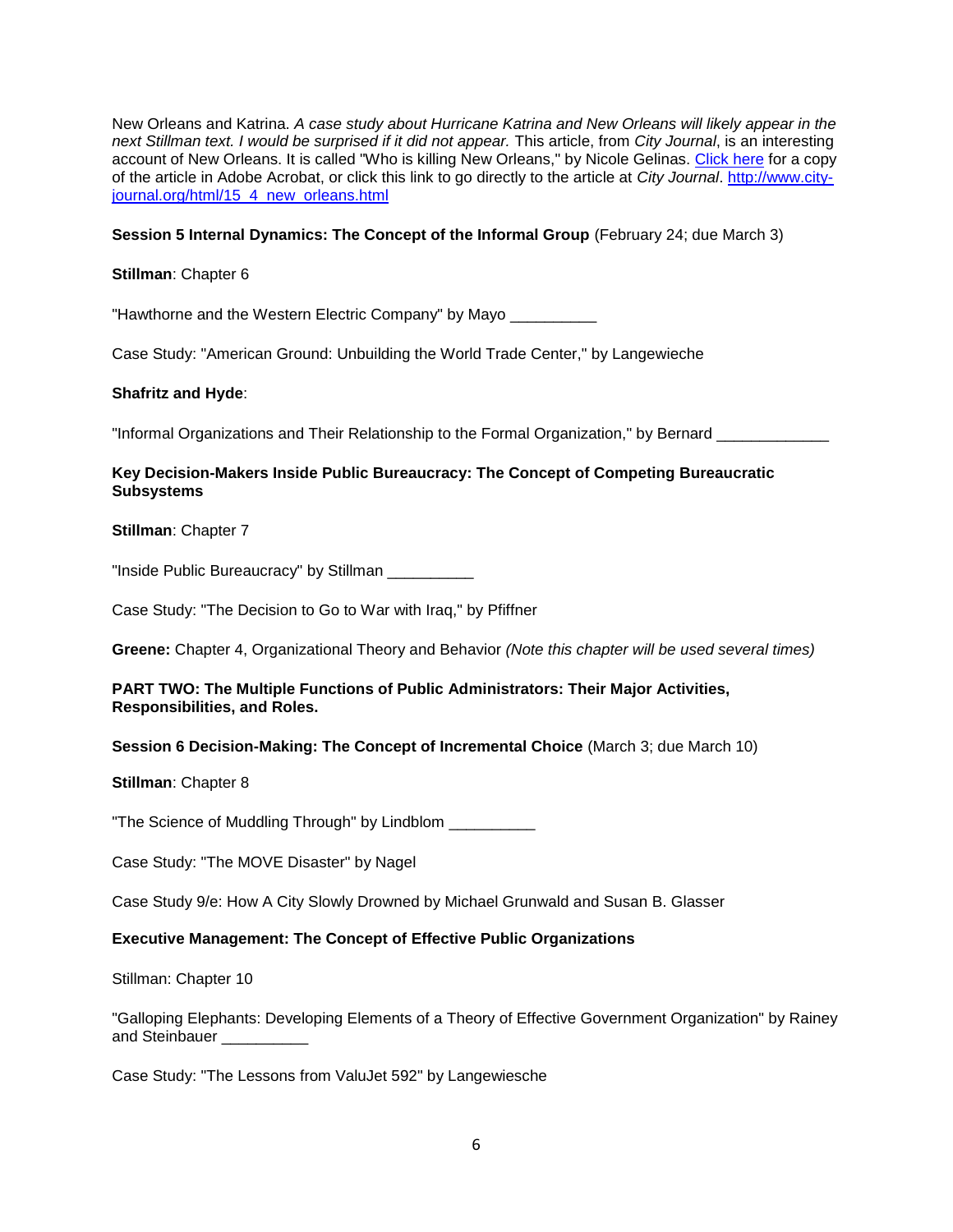"Collaborative Processes: Inside the Black Box" by Anne Marie Thomson and James L. Perry  $\qquad \qquad (9/e)$ 

Case Study 9/e: "Government as a Catalyst: Can It Work Again with Wireless Internet Access" by Abhijit Jain, Munir Mandviwalla, and Rajiv D. Banker

### **Shafritz and Hyde**:

"The Cooptative Mechanism," by Selznick \_\_\_\_\_\_\_\_\_\_\_\_

"Understanding Organizational Culture" by Ott \_\_\_\_\_\_\_\_\_

**Greene:** Chapter 4, Organizational Theory and Behavior

**Session 7 Public Personnel Motivation: The Concept of the Public Service Culture** (March 10; due March 17)

**Stillman**: Chapter 11

"The Public Service Culture" by Wise \_\_\_\_\_\_\_\_\_\_\_

Case Study: "Who Brought Bernadine Healy Down?" by Sontag

**Greene**: Chapter 5, Personnel Administration

### **Shafritz and Hyde**:

"A Theory of Motivation" by Maslow

"The Human Side of Enterprise" by McGregor \_\_\_\_\_\_\_\_\_\_

"Representative Bureaucracy" by Krislov \_\_\_\_\_\_\_\_\_\_

"From Affirmative Action to Affirming Diversity," by Thomas \_\_\_\_\_\_\_\_\_\_\_\_\_\_\_

**Session 8 Public Budgeting: The Concept of Budgeting as Political Choice** (March 17; due March 24)

**Stillman**: Chapter 12

"The Politics of Public Budgets" by Rubin \_\_\_\_\_\_\_\_\_\_

Case Study: "Wisconsin's Budget Deficit," by Conant

Case Study 9/e: "Death of a Spy Satellite Program" by Philip Taubman

#### **Shafritz and Hyde**:

"The Lack of a Budgetary Theory" by Key \_\_\_\_\_\_\_\_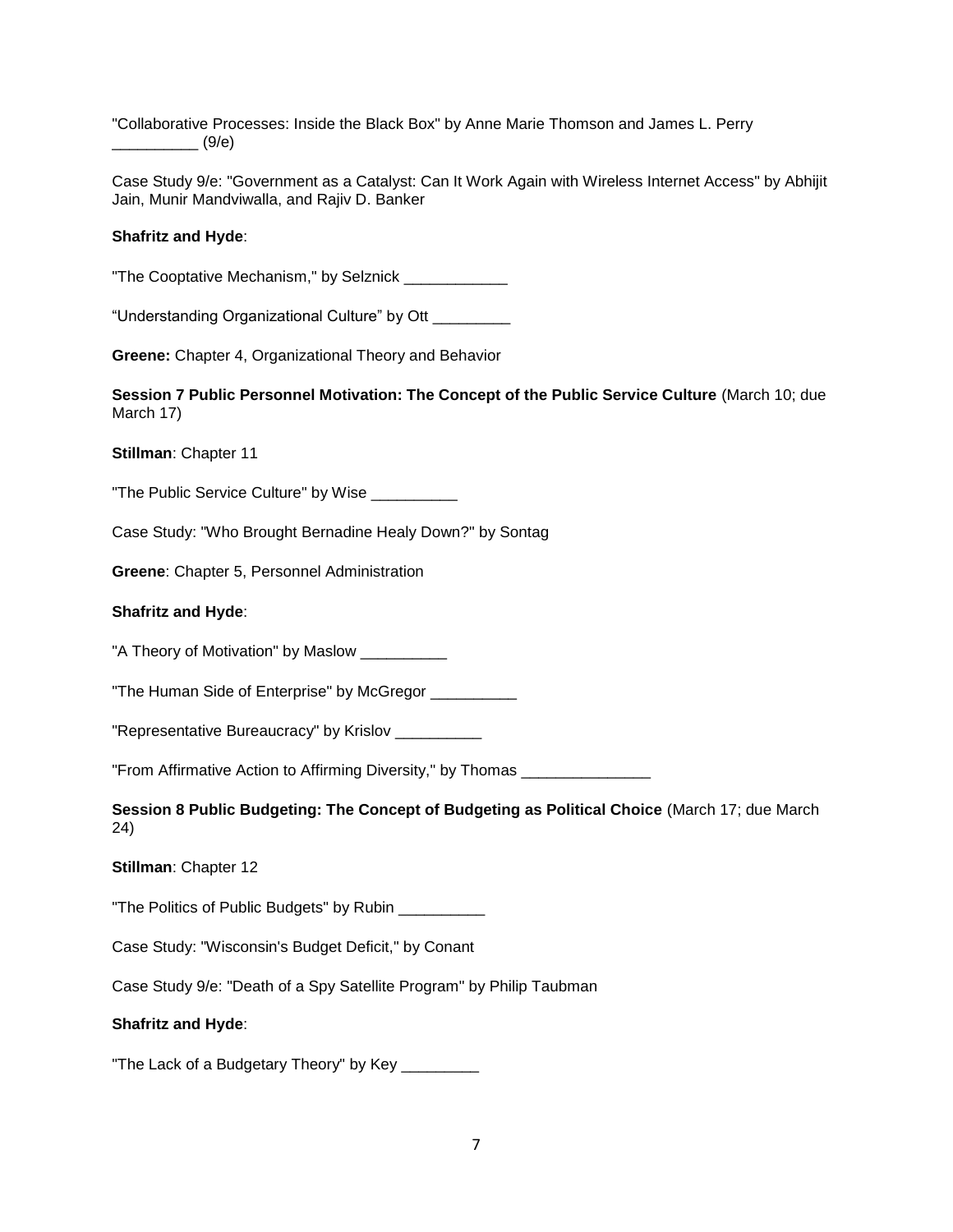| "Public Budgeting Amidst Uncertainty and Instability" by Caiden __________                                                                       |
|--------------------------------------------------------------------------------------------------------------------------------------------------|
| "The Movement for Budgetary Reform in the States," by Willoughby __________                                                                      |
| Greene: Chapter 6, Public Budgeting                                                                                                              |
| PART THREE: Enduring and Unresolved Relationships: Central Value Questions, Issues, and<br><b>Dilemmas of Contemporary Public Administration</b> |
| Session 9 The Relationship Between Politics and Administration: The Concept of Issue Networks<br>(March 24; due March 31)                        |
| Stillman: Chapter 14                                                                                                                             |
| "Issue Networks and the Executive Establishment" by Helco ___________                                                                            |
| Case Study: "Reinventing School Lunch: Transforming a Food Policy into a Nutrition Policy" by Sims                                               |
| The Relationship Between Bureaucracy and the Public Interest: The Concept of Public Sector<br><b>Deregulation</b>                                |
| Stillman: Chapter 15                                                                                                                             |
| "Bureaucracy and the Public Interest" by Wilson ___________                                                                                      |
| "Public Policy and the Nature of Administrative Responsibility" by Carl J. Friedrich __________ (9/e)                                            |
| Case Study: "The Human Genome Project," by Lambright                                                                                             |
| Case Study 9/e: "Torture as Public Policy" by James P. Pfiffner                                                                                  |
| <b>Shafritz and Hyde:</b>                                                                                                                        |
| "Public Administration and the Public Interest" by Herring __________(only included in the 4/e and older<br>versions)                            |
| "Public and Private Management," by Allison ______________                                                                                       |
| "A Public Manager for All Seasons," by Hood _____________                                                                                        |
| "How does an Idea's Time Come?" by Kingdon ________________                                                                                      |
| "Policy Paradox: The Art of Political Decision Making," by Stone ___________                                                                     |
| "Systematic Thinking for Social Action," by Rivlin _____________                                                                                 |
| Greene: Chapter 7, Public Policy                                                                                                                 |
|                                                                                                                                                  |

**Session 10 The Relationship Between Ethics and Public Administration: The Concept of Ethical Obligations** (March 31; due April 7)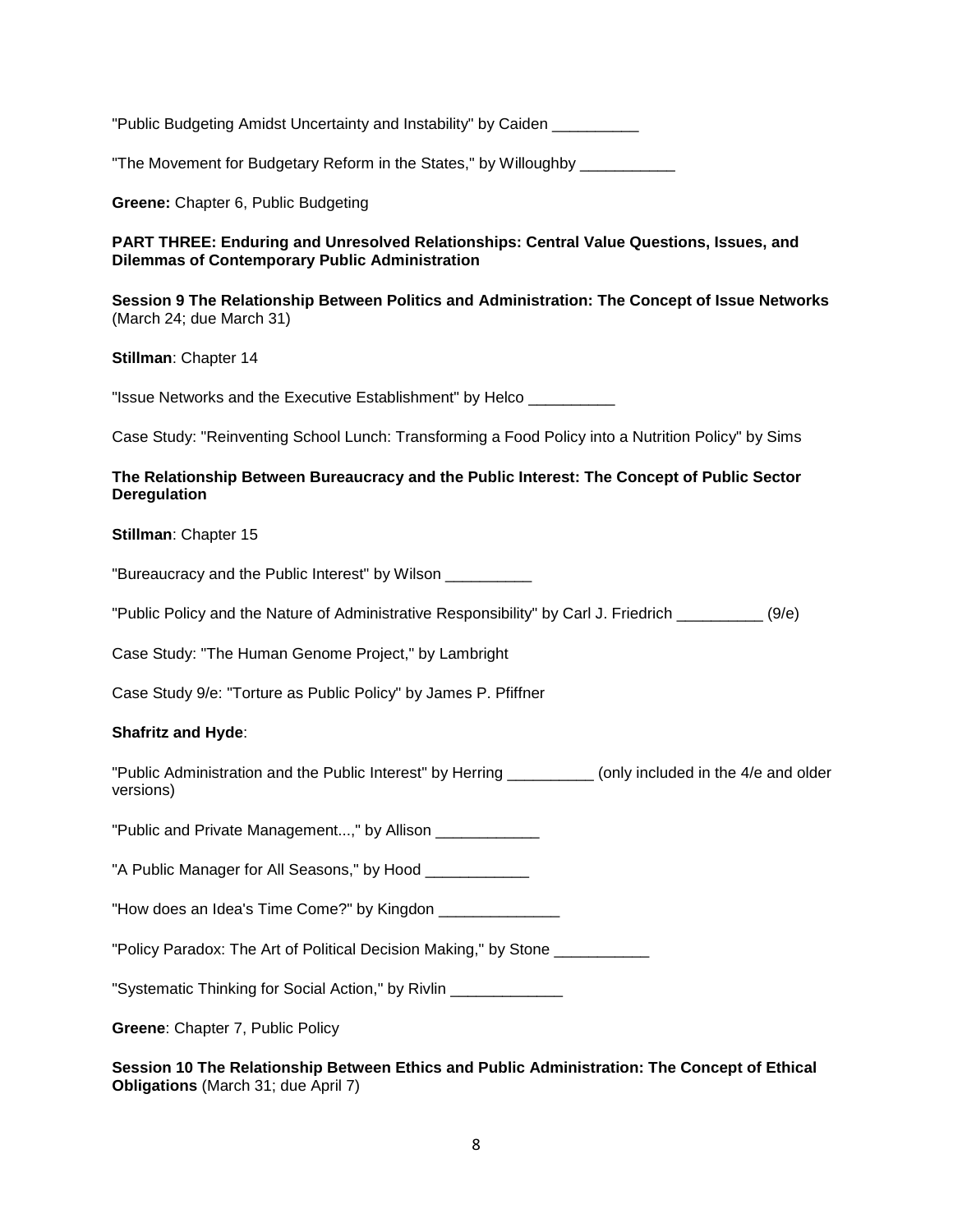*Spring Break occurs at UM during this session (March 29 - April 2) and I will be out of town on the weekend of April 2 and 3 attending a conference.* 

**Stillman**: Chapter 16

"Public Administration and Ethics: A Prologue to a Preface" by Waldo \_\_\_\_\_\_\_\_\_\_

Case Study: "The Case of the Butterfly Ballot," by Montjoy and Slaton

Case Study 9/e: "George Tenet and the Last Great Days of the CIA" by Richard D. White

*ASPA Code of Ethics* (There is a link at the bottom of the syllabus to the most current version of ASPA's Code of Ethics)

**Greene**: Chapter 9 Ethics in Public Administration

#### **Shafritz and Hyde**:

"Watergate: Implications for Responsible Government" Mosher \_\_\_\_\_\_\_\_\_\_

"The Possibility of Administrative Ethics" by Thompson \_\_\_\_\_\_\_\_\_\_

#### **Session 11 Discussion of James Q. Wilson's** *Bureaucracy* (April 7; due April 14)

The class will focus entirely on Wilson's book. The chapters included in Wilson's book are shown below and will be assigned to students on the first night of class. You do NOT have to write or turn in a summary of the chapter that you were assigned. We will go through the book chapter by chapter.

| Chapter 1 Armies, Prisons, and Schools __________ |
|---------------------------------------------------|
| Chapter 2 Organization Matters __________         |
| Chapter 3 Circumstance _________                  |
| Chapter 4 Beliefs _________                       |
| Chapter 5 Interests __________                    |
| Chapter 6 Culture __________                      |
| Chapter 7 Constraints __________                  |
| Chapter 8 People _________                        |
| Chapter 9 Compliance __________                   |
| Chapter 10 Turf __________                        |
| Chapter 11 Strategies __________                  |
| Chapter 12 Innovation __________                  |
| Chapter 13 Congress __________                    |
| Chapter 14 Presidents _________                   |
| Chapter 15 Courts __________                      |
| Chapter 16 National Differences __________        |
| Chapter 17 Problems _________                     |
| Chapter 18 Rules ____________                     |
| Chapter 19 Markets __________                     |
| Chapter 20 Bureaucracy and the Public Interest    |

**Session 12 No work assigned; this allows two weeks to complete all written work; all written work is due April 28. All work will be returned by May 5**